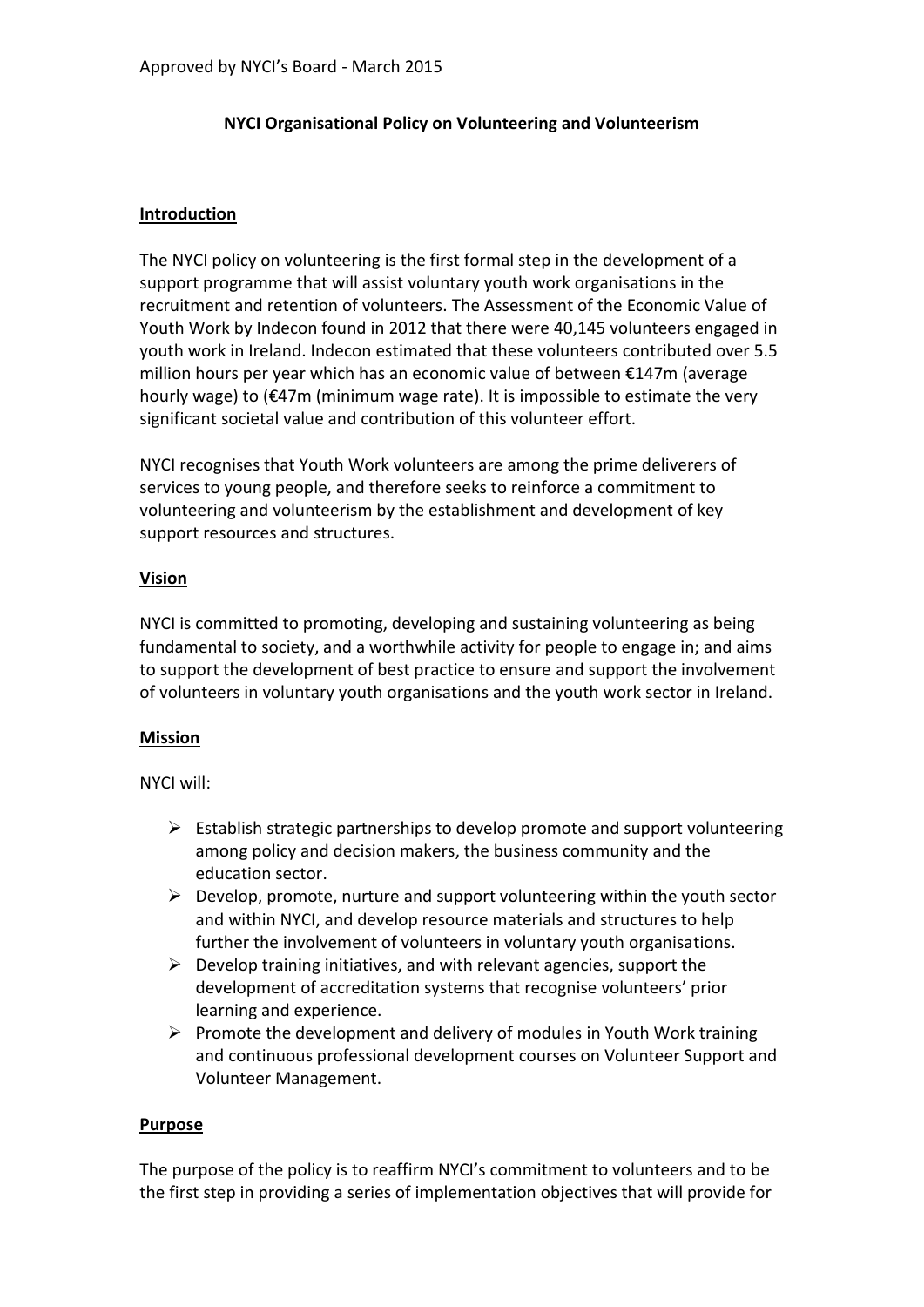the development of support structures and resources for use by the member organisations of NYCI and any other voluntary youth organisation that may wish to engage with NYCI.

In developing both this policy and subsequent resources NYCI will always recognise the diversity of opportunities and roles of volunteers within the sector. As such, a common definition is not always possible and therefore NYCI's support resources will acknowledge the diversity and address varying needs and barriers that different roles require and experience. In implementing the policy NYCI will also recognise and value the specific expertise and skills that individual volunteers bring with them and will work with organisations to support the development of volunteering opportunities at all levels within organisations.

#### **NYCI Commitment to Promoting Volunteering**

NYCI is committed wholeheartedly to working collaboratively with its member organisations and other institutions and organisations within the sector to promote and develop Volunteering in the Youth Sector, in NYCI itself and within its organisations.

NYCI is committed to developing structures that addresses the needs of those volunteering in the youth sector (adults and young people in youth organisations), while also looking at the promotion of volunteering by young people in society in general.

NYCI is committed to promoting the inclusion of volunteer support and volunteer management in the education and training of those working on a full time basis in the youth work sector.

NYCI will also regularly review the policies, strategic directions and procedures of the Volunteer strategy, ensuring continuous improvement.

#### **Diversity of Volunteers within NYCI**

NYCI is committed to promoting diversity in volunteering and the need to be flexible in terms of the varying ways in which people can give their time. There are three main types of volunteer currently engaging in and recognised by NYCI, which are as follows:

**Occasional Volunteers -** These are people who volunteer at events such as Dail na nÓg or help with projects, for example by helping with various consultations. They volunteer occasionally, perhaps a few times a year.

**Regular Volunteers -** These are people who take on a particular task, on an ongoing basis. Regular volunteers include those undertaking work in NYCI working groups.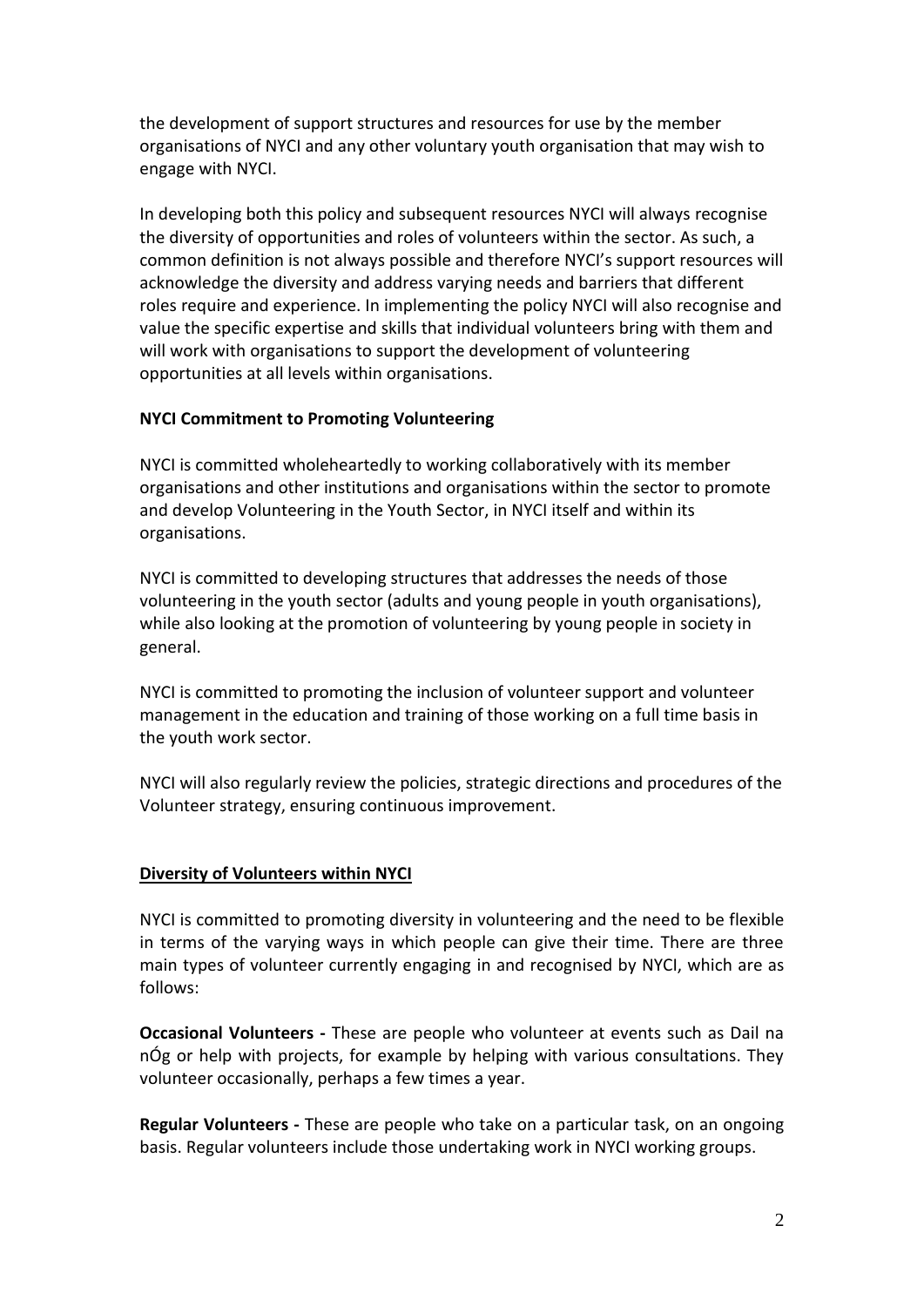**Board members -** These people hold positions of responsibility in the Governance of the organisation and have been elected by Assembly on the basis of their skills and experience.

# **Implementation Recommendations**

## **1 Internal Procedures**

NYCI is committed to ensuring that there are specific internal procedures in place in order to ensure adequate recruitment, support and supervision of volunteers.

# **2 Recruitment & Selection**

NYCI is committed to ensuring adequate and equal opportunities for all prospective volunteers. These procedures will reflect the philosophy outlined in the NYCI equality policy. NYCI confirms that volunteers shall be recruited on their ability to perform the task alone, and without discrimination on any ground.

NYCI will ensure that suitable role descriptions and support documentation are provided in all volunteer recruitment processes

# **3 Protecting and Safeguarding Children**

Where a volunteer (or staff person) working on behalf of NYCI has unsupervised access to a child as part of their work on behalf of NYCI the organisation will ensure that the volunteer (or staff person) shall be subject to a child protection proofed recruitment and selection process that will include Garda vetting procedures prior to them taking up this role.

### **4 Induction**

Volunteers will receive an appropriate induction, which will include information on the aims, background and organisational framework of the organisation. Additional information will be provided to help the volunteer in their work. NYCI will strive to make the information sessions accessible and relevant to needs as appropriate. Opportunities to develop knowledge and skills will also be provided as appropriate.

### **5 Roles & Responsibilities:**

NYCI recognise that volunteers require a clear, complete, and current description of the duties and responsibilities of the position which they are expected to fill. Prior to any volunteer assignment or recruitment effort, NYCI will ensure that a role description will be developed for each volunteer position. Role descriptions will be reviewed and updated regularly, or whenever the work involved in the position changes substantially.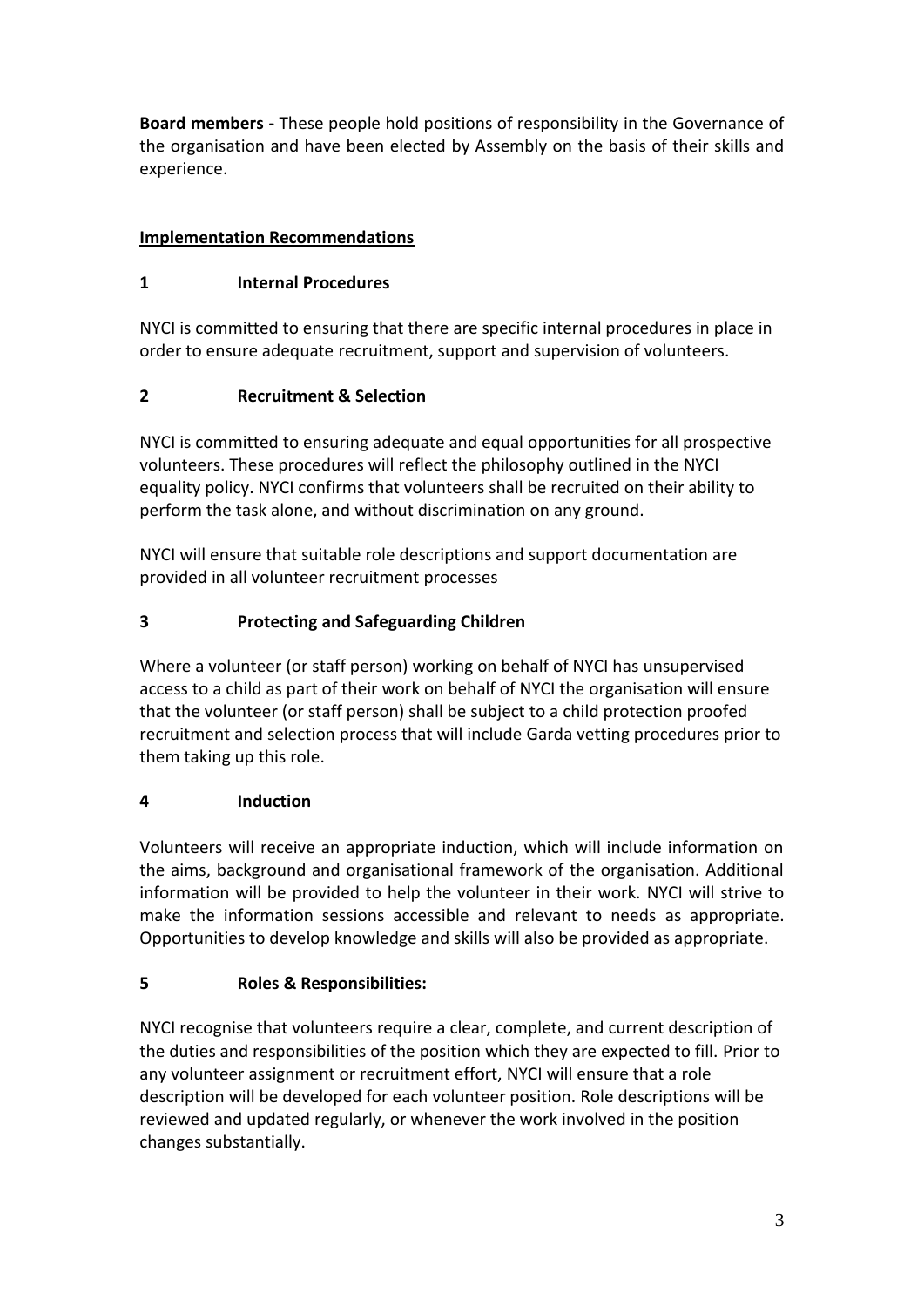All role descriptions should include a description of the purpose and duties of the position including details of management accountability channels; a timeframe for the performance of the role, qualification criteria, and a description of role benefits.

# **6 Training**

NYCI will ensure that volunteers will receive specific on-the-job training to provide them with the information and skills necessary to perform their volunteer assignment if necessary. The timing and methods for delivery of such training should be appropriate to the complexity and demands of the position and the capabilities of the volunteer.

# **7 Support & supervision**

NYCI acknowledge that volunteers should benefit from appropriate support and supervision processes and will therefore develop specific structures to ensure that this happens. Such structures and support information should be contained in a Volunteer Support Handbook.

NYCI also recognises that some aspects of supervision will require specific emphasis and consideration of the demands on volunteers and be tailored accordingly.

# **8 Relationships between paid staff & Volunteers:**

NYCI will support a culture of productive co-working between staff and volunteers to ensure the most effective delivery of the aims and objectives of the organisation. NYCI will ensure in developing staff and volunteer support structures that both cohorts understand and respect the needs and abilities of the other and the special and specific demands faced by each other. NYCI will seek to create a respectful working environment.

### **9 Young people volunteering**

NYCI recognises the many varied and diverse roles young people (12-25 years) fill in youth organisations today and also in society in general.

NYCI also recognises the special and specific issues that engaging with young people (particularly under 18's) entails and will ensure the implementation of the necessary structures to protect both the young person and the organisation. This will include any necessary documentation including parental consent and the provision of proper adult supervision and support under the relevant Child Protection Guidelines

# **10 Recognition**

NYCI is committed to the recognition of volunteer contributions which should be part of the formal and informal operations of the program.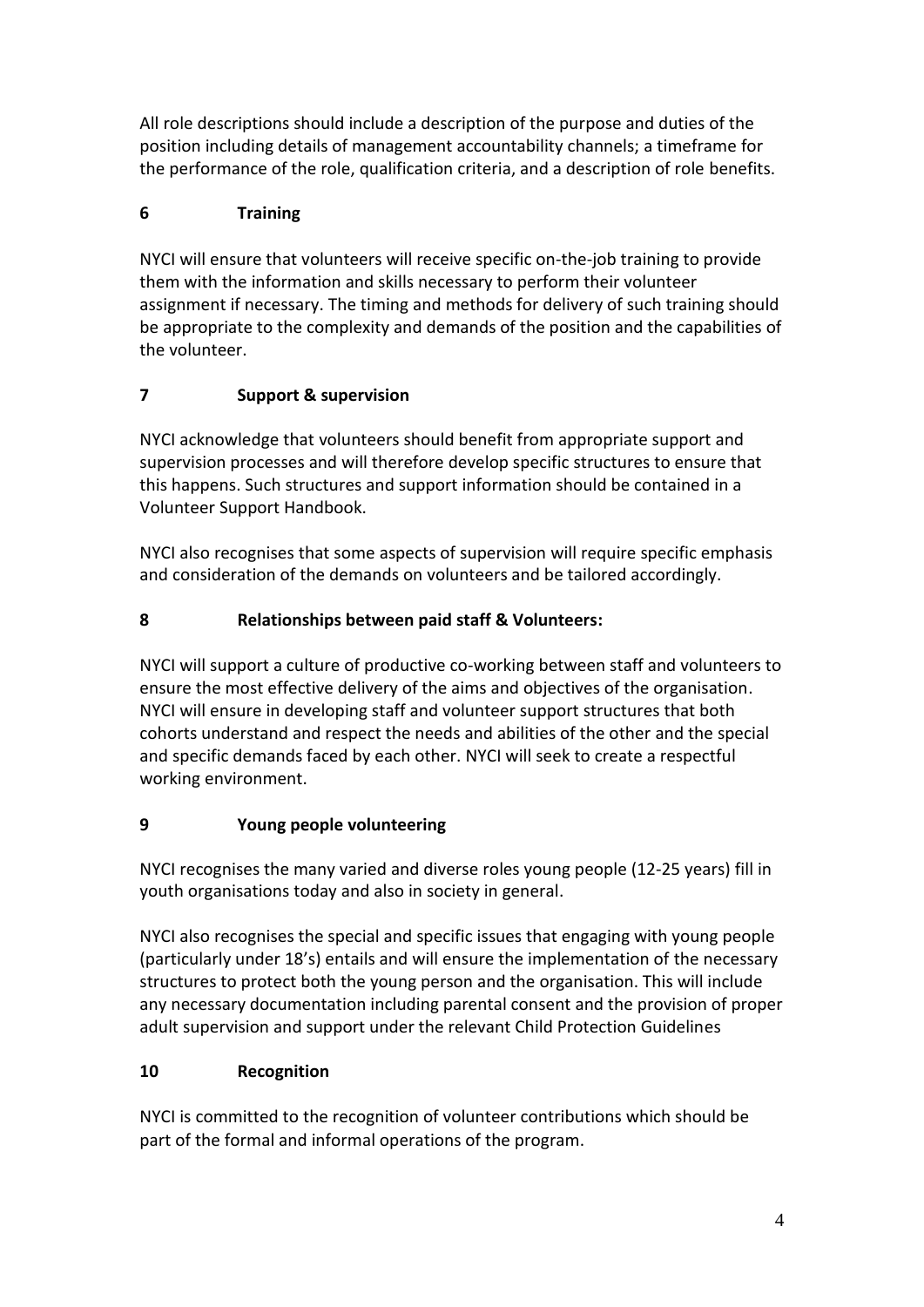NYCI will influence the development, in conjunction with other relevant bodies of accreditation systems that recognise volunteer's prior volunteer commitments and experiences.

## **11 Health and Safety**

NYCI will, as far as is practical, care for the health, safety and welfare of its volunteers. Volunteers should be provided with copies of relevant organisational health and safety procedures and receive appropriate support and training.

# **12 Expenses**

Volunteers will be reimbursed travel and other approved expenses where provided for by NYCI's Expenses Reimbursement Schedule, on provision of the appropriate claims and receipts.

# **13 Participation**

Volunteers will be given opportunities at the appropriate forums to participate in discussion and consultation on issues concerning the organisation and its work. They should also be able to feedback through their appointed supervisor or management structure.

# **14 Personal Insurance Cover**

NYCI will ensure that adequate arrangements are in place to ensure that volunteers are suitably covered and protected whilst carrying out their duties on behalf of the organisation.

# **15 Grievance and Dispute**

NYCI acknowledges that the relationship between the organisation and its volunteer workers is entirely voluntary and does not imply any formal contract. However, it is important that the organisation is able to maintain its agreed standards of service to those who use it, and it is also important that volunteers should enjoy making their contribution to this service. It is therefore essential that a structured procedure be in place to deal with any behavioural or performance issues. NYCI will put in place appropriate grievance and disputes structures for volunteers, details of which will be included in the Volunteer Support Handbook.